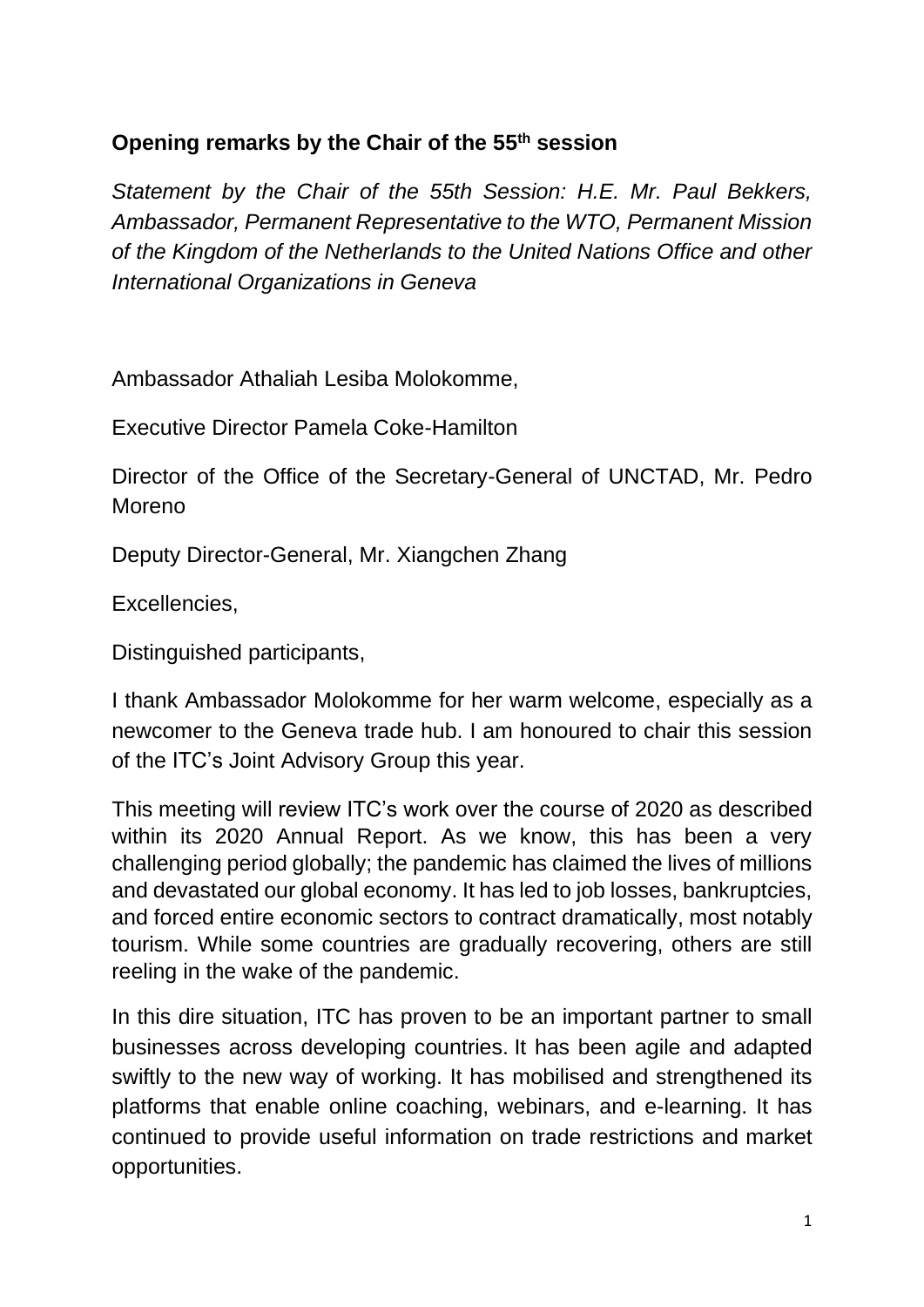I also applaud ITC's continued delivery of targeted support to MSMEs to weather the crisis.

ITC was among the first multilateral institutions to analyse the impact of the pandemic on MSMEs through its COVID-19 Business Impact Survey. Since then, ITC has launched new tools and strengthened existing ones, including the e-learning platform SME Trade Academy- which saw a record-breaking 100,000 participants in 2020.

Through such efforts, ITC has improved the competitiveness of over 21,000 Micro, Small and Medium-sized Enterprises in 2020 and we thank you for documenting these achievements in your Annual Report.

ITC was active in 128 countries. They placed acute focus on priority countries which included Least Developed Countries, Landlocked Developing Countries and Small Island Developing States. These represented over 80% of the country-specific interventions, and further, LDCs accounted for 49% of these.

I welcome all of you to join me in congratulating ITC for its achievements throughout the last year and Executive-Director Pamela Coke-Hamilton for her able leadership after taking the helm of ITC against a challenging context.

Because of its impactful work and its ability to deliver in challenging settings, the Netherlands is pleased to be a partner in development with ITC. Just in September, we launched the Netherlands Trust Fund V programme with a \$15 million commitment over the next five years. We look forward to this expanding and deepening this collaboration.

Further, we invite other partners to continue investing in ITC. ITC's work demonstrates an in-depth understanding of the link between MSME competitiveness and its role in creating a more inclusive and sustainable economy. We therefore see an investment in ITC as a valuable contribution to our shared efforts to achieve the SDGs in this decade.

We face several global challenges that require global cooperation. From the looming threat of the climate crisis to the growth digital divide, there is a need for responsive technical assistance and swift reform. We must redouble our efforts to enable vulnerable populations to benefit from job and income opportunities.